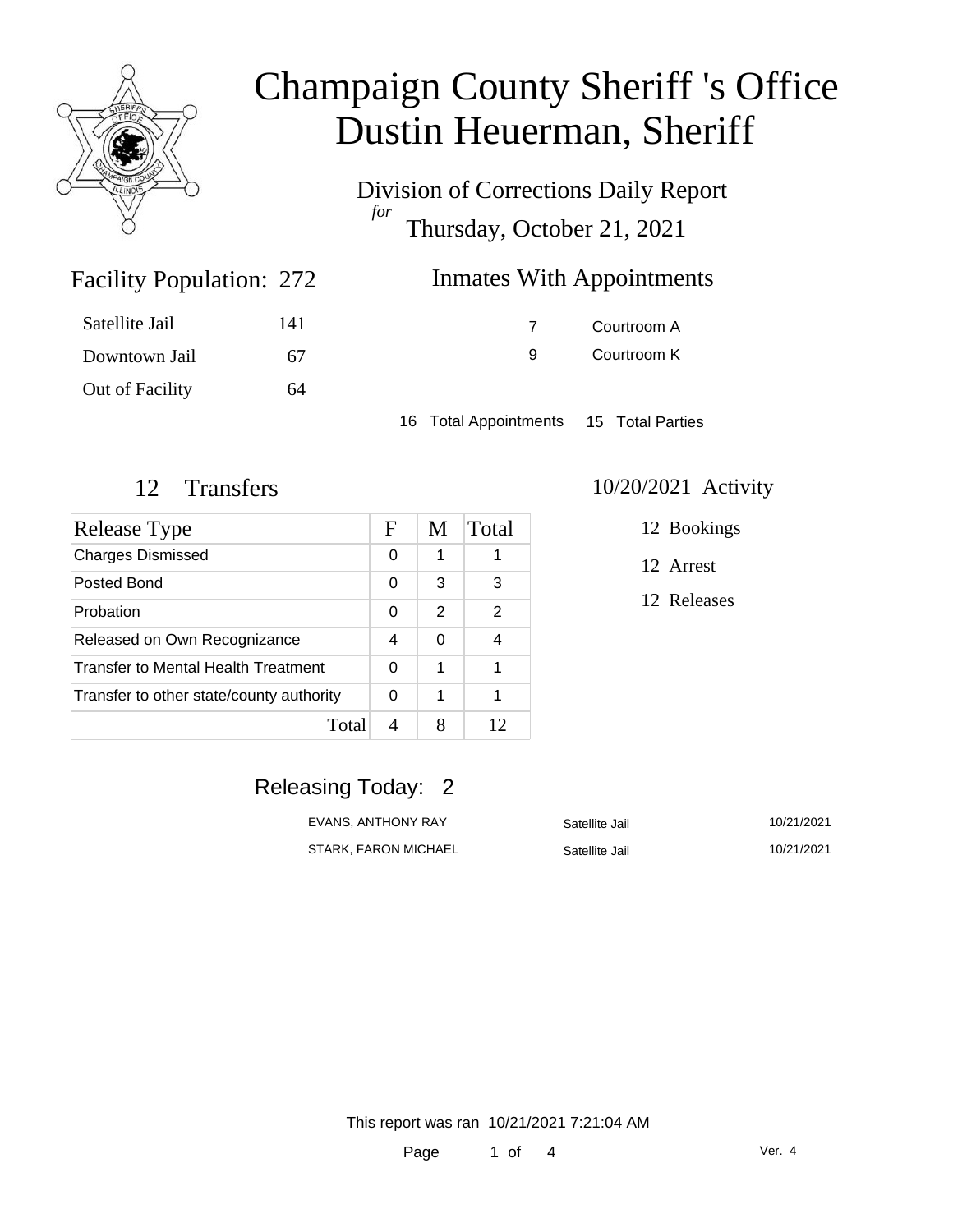

Division of Corrections Daily Report *for* Thursday, October 21, 2021

#### Custody Status Count

- Electronic Home Dentention 22
	- Felony Arraignment 6
		- Felony Other 4
	- Felony Pre-Sentence 4
		- Felony Pre-Trial 179
	- Felony Pre-Trial DUI 3
	- Felony Sentenced CCSO 3
	- Felony Sentenced IDOC 25
		- Hold Other<sub>2</sub>
	- Misdemeanor Arraignment 6
		- Misdemeanor Pre-Trial 3
			- Petition to Revoke 2
			- Remanded to DHS 11
				- Traffic Pre-Trial 1
		- Traffic Sentenced CCSO 1
			- Total 272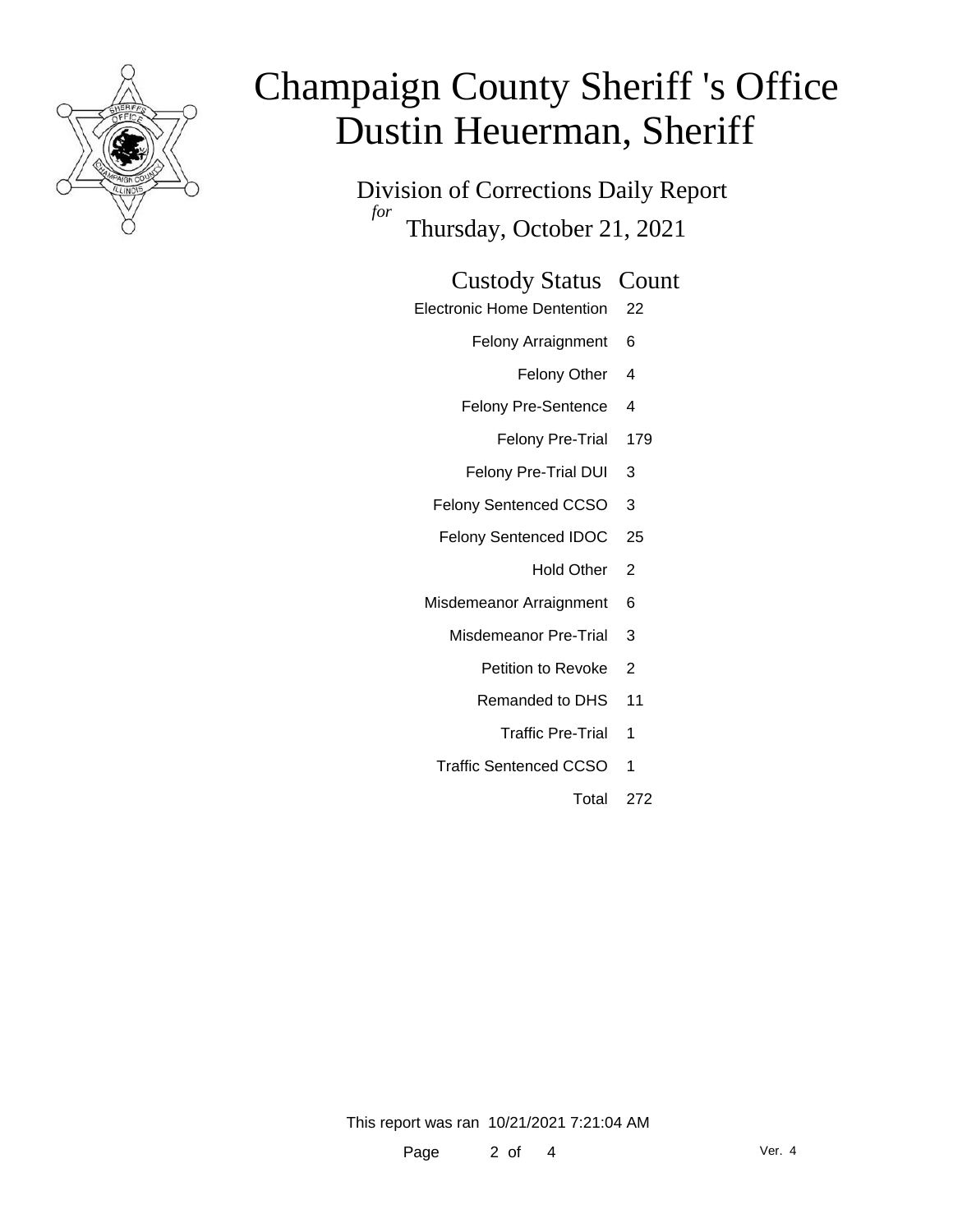

Division of Corrections Daily Report *for* Thursday, October 21, 2021

## Inmates With Appointments

| Jailing Party Name              | Location    | Number of Records / Node |
|---------------------------------|-------------|--------------------------|
| CRANK, DAKOTA WILLIAM-BRYCE     | Courtroom K | 1 / Satellite Jail       |
| DAVIS, ANTONIO                  | Courtroom A | 1 / Satellite Jail       |
| GRAY, JAWAN EDWARD              | Courtroom K | 1 / Satellite Jail       |
| HARRIS, WHITFIELD AJANI         | Courtroom A | 1 / Satellite Jail       |
| HATCHETT, SANDRA RENEE          | Courtroom K | 1 / Satellite Jail       |
| JOHNSON, WYNITA MARIA           | Courtroom K | 2 / Satellite Jail       |
| LEWIS, TREVOR DANIEL            | Courtroom A | 1 / Downtown Jail        |
| RICHARDSON, WILLIE LEE          | Courtroom A | 1 / Satellite Jail       |
| RODGERS, DYLAN ROBERT           | Courtroom K | 1 / Satellite Jail       |
| ROSS, LINDSEY CAROL             | Courtroom K | 1 / Satellite Jail       |
| SEGADY, SHEENA MARIE            | Courtroom K | 1 / Satellite Jail       |
| TURNER, YAMINDA FRANCESCA       | Courtroom K | 1 / Satellite Jail       |
| <b>WADE, DEMETRIUS DARYL</b>    | Courtroom A | 1 / Satellite Jail       |
| <b>WILLIAMS, CALVIN TIMOTHY</b> | Courtroom A | 1 / Downtown Jail        |
| <b>WILSON, DAMIAN MICHAEL</b>   | Courtroom A | 1 / Satellite Jail       |

### **Transfers**

| <b>BONE, DALLAS LOWELL</b>                  | <b>Transfer to Mental Health Treatment</b>              | Downtown Jail  |
|---------------------------------------------|---------------------------------------------------------|----------------|
| <b>BROWN, SIDREA RENEIA</b>                 | Released on Own Recognizance                            | Satellite Jail |
| CARGO, EDWARD MAURICE                       | Posted Bond                                             | Satellite Jail |
| CARRIGAN, JOSHUA AMOS                       | Probation                                               | Satellite Jail |
| DOMINGO-TEODORO, GONZALO                    | Posted Bond                                             | Satellite Jail |
| DUNLAP, KIMBERLY SHATICE                    | Released on Own Recognizance                            | Satellite Jail |
| KING, ELIJAH EDWARD                         | Posted Bond                                             | Satellite Jail |
| MURPHY, ELIJAH                              | Transfer to other state/county authority Satellite Jail |                |
| <b>OVERSTREET, KERION PATRICK</b><br>XAVEAL | Probation                                               | Satellite Jail |